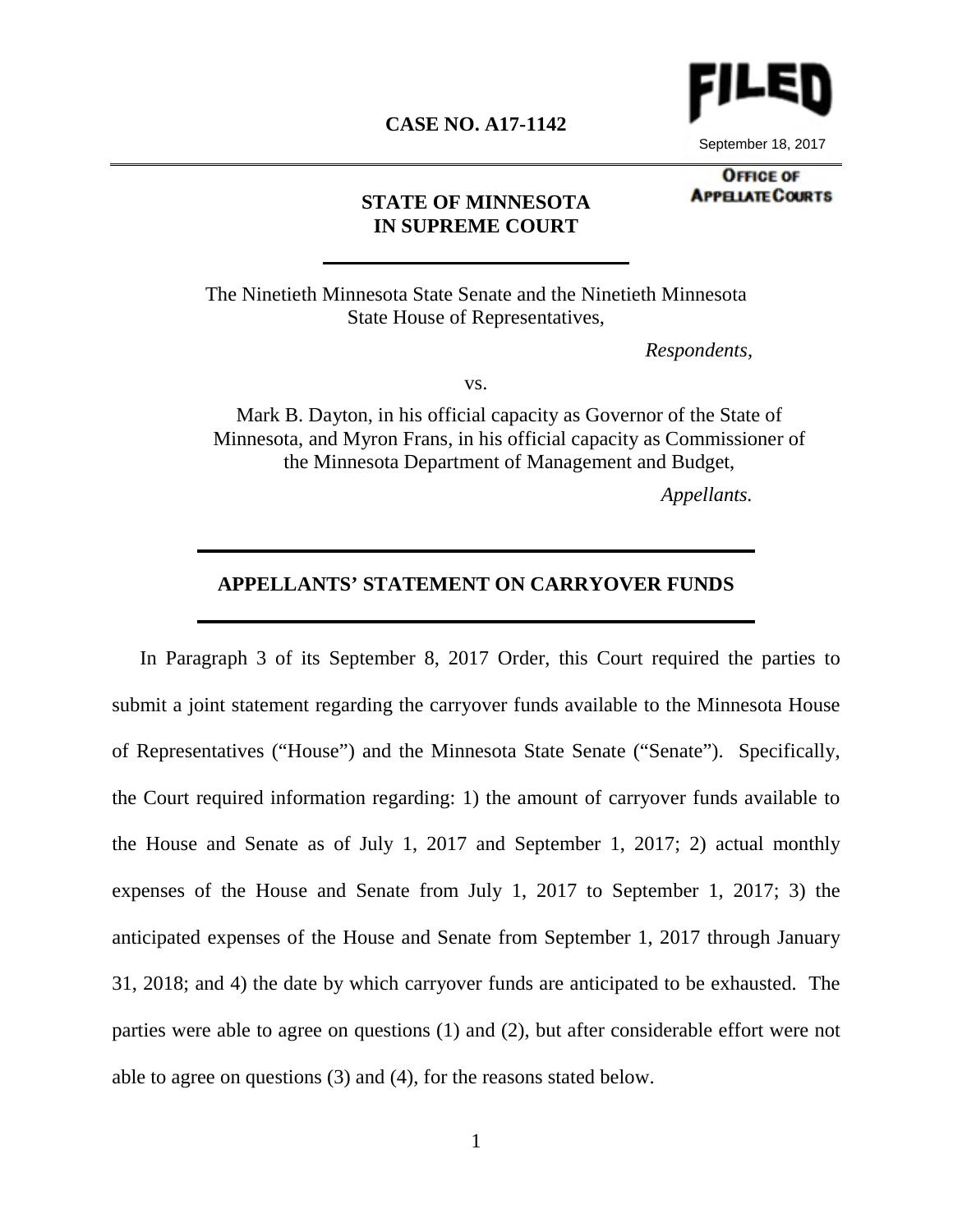## **1. The amount of carryover funds available to the House and Senate as of July 1, 2017 and September 1, 2017.**

The amounts in the carryover accounts as of July 1, 2017 reflect unspent amounts from fiscal years prior to the 2017 fiscal year. The fiscal year ends June 30 and the financial books are reconciled and closed in August. As a result of this reconciling process, the September carryover account balance is higher as of September 1 than July 1, and includes amounts that were unspent from the House and Senate fiscal year 2017 appropriations.

| <b>Carryover</b> | <b>July 1, 2017</b> | <b>Plus: Unspent</b> | Less:                | September 1,    |
|------------------|---------------------|----------------------|----------------------|-----------------|
| funds            | <b>Balance</b>      | <b>Funds from</b>    | <b>Expenses Paid</b> | 2017 Balance    |
| available        |                     | <b>FY17</b>          | <b>During FY18</b>   |                 |
|                  |                     | Appropriation        | from                 |                 |
|                  |                     |                      | <b>Carryover</b>     |                 |
|                  |                     |                      | <b>Account</b>       |                 |
| <b>House</b>     | \$8,330,623.75      | \$2,789,198.86       | $(\$438,384.47)$     | \$10,681,438.14 |
| <b>Senate</b>    | \$2,921,676.59      | \$3,201,744.29       | (\$119,094.94)       | \$6,004,325.94  |
|                  |                     |                      |                      |                 |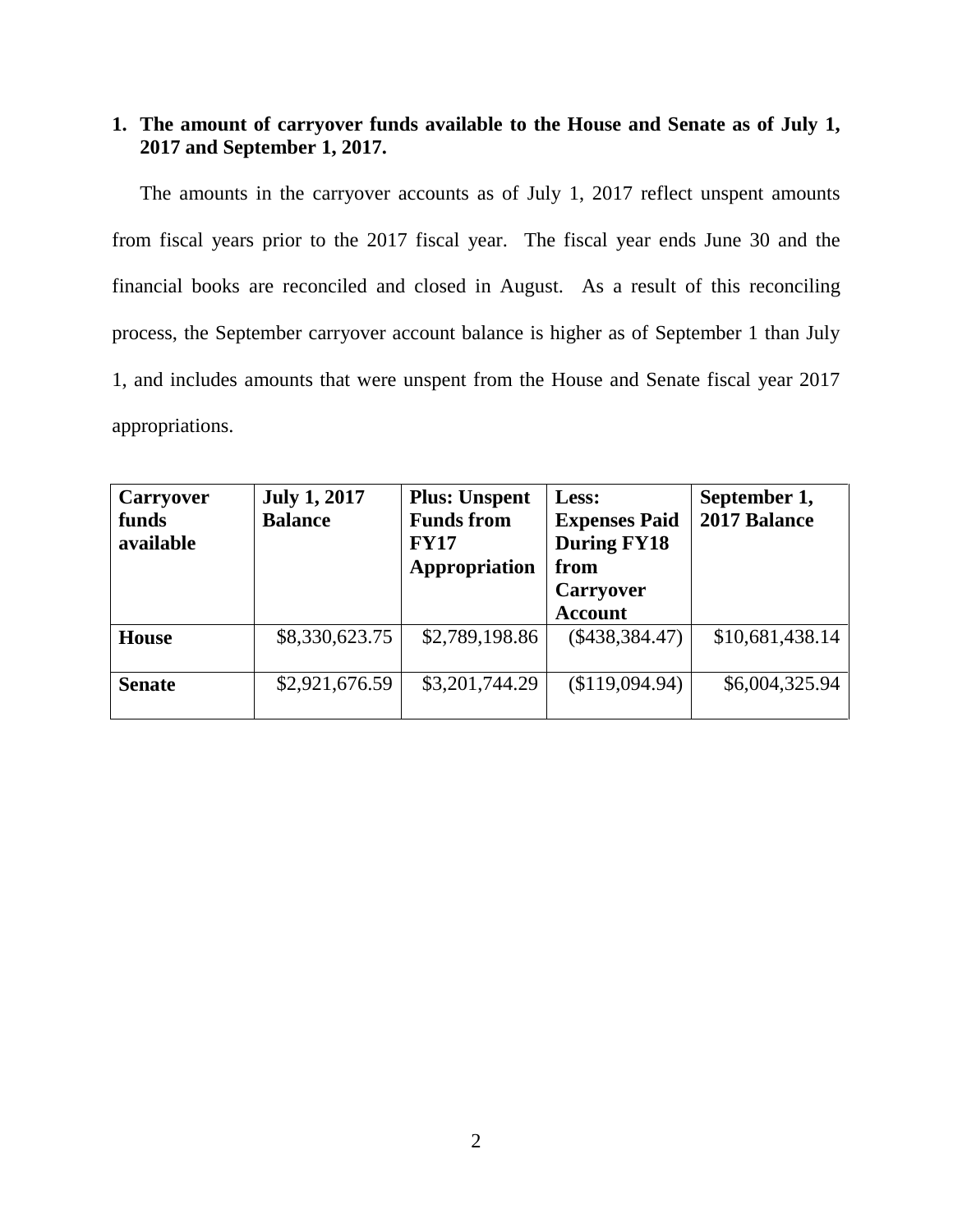## **2. Actual expenses of the House and Senate from July 1, 2017 to September 1, 2017.**

These include some expenses that were incurred in FY17, but that were paid during FY18.

| <b>House</b>          | July $1-31$    | August $1 - 31$ | September 1  |
|-----------------------|----------------|-----------------|--------------|
| FY 18 Temp Injunction | \$1,023,118.59 | \$2,728,907.76  | \$756,843.91 |
| Carryover             | \$438,384.47   |                 |              |
| FY17 Appropriation    | \$977,068.19   | \$36,064.96     |              |
| Total                 | \$2,438,571.25 | \$2,764,972.72  | \$756,843.91 |

| <b>Senate</b>        | July 1 - 31    | August $1 - 31$ | September 1  |
|----------------------|----------------|-----------------|--------------|
|                      |                |                 |              |
| FY18 Temp Injunction | \$1,309,661.86 | \$3,109,289.40  | \$423,795.31 |
|                      |                |                 |              |
| Carryover            | \$68,665.43    | \$119,094.94    |              |
|                      |                |                 |              |
| FY17 Appropriation   | \$1,142,388.12 |                 |              |
|                      |                |                 |              |
| Total                | \$2,520,715.41 | \$3,228,384.34  | \$423,795.31 |
|                      |                |                 |              |

# **3. Anticipated expenses from September 1, 2017 until January 31, 2018.**

The Appellants have reviewed the estimates provided by the House and Senate of their monthly expenses. Appellants believe these estimates assume continued spending at the same levels as since July 1, 2017. But Appellants have determined that the actual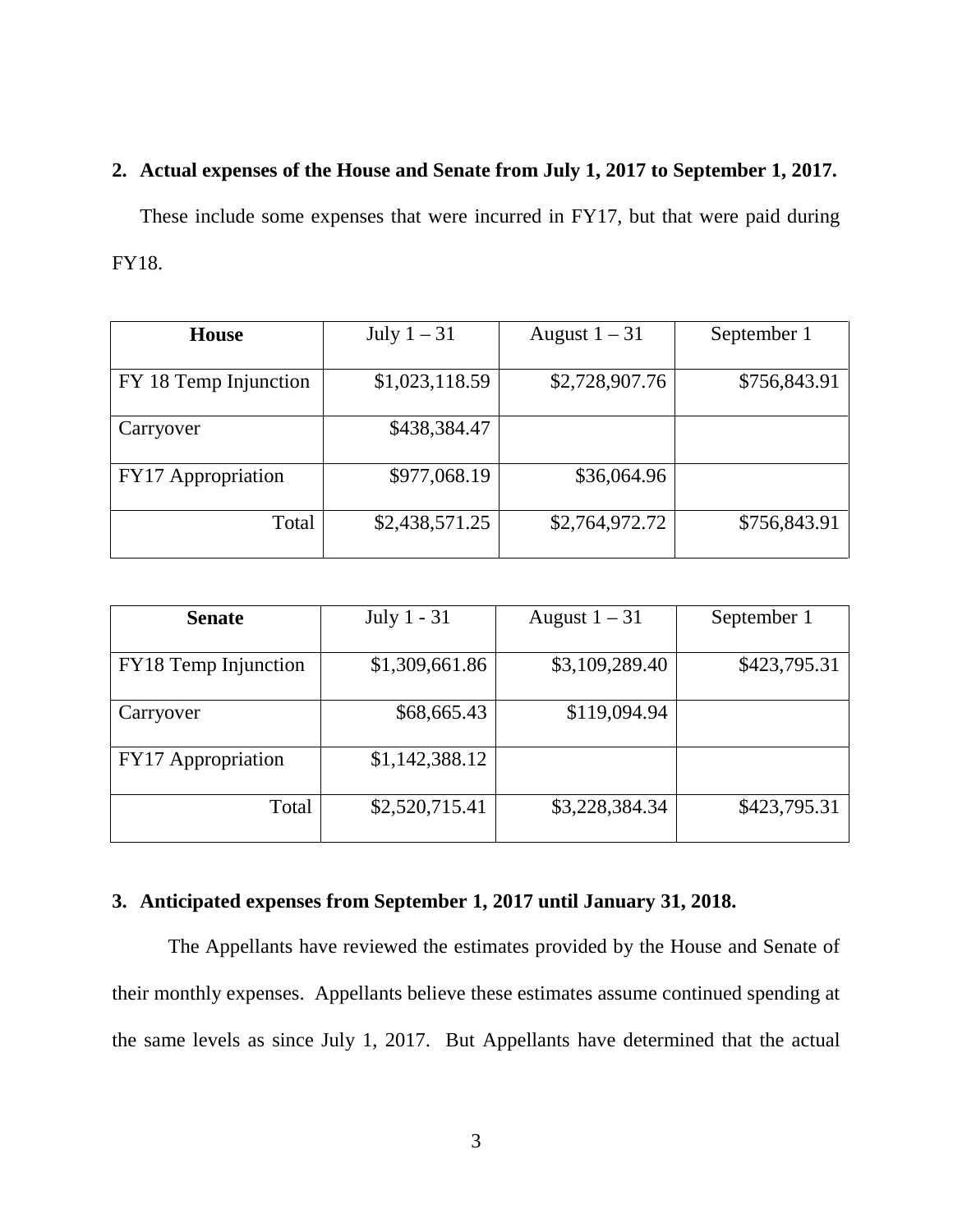spending in that period included substantial discretionary amounts that are not likely to be continued if the Senate and House were proceeding on carryover funds.

Exhibit A attached hereto shows House expenditures using the temporary injunction funds since July 1, 2017. Exhibit B attached hereto shows the House expenditures from the carryover and FY 2017 appropriation accounts since July 1, 2017. Exhibit C attached hereto shows Senate expenditures using the temporary injunction funds since July 1, 2017. Exhibit D attached hereto shows Senate expenditures from the carryover and FY 2017 appropriation accounts since July 1, 2017.

Based on the information from those Exhibits, Appellants believe that the monthly expense estimated by the Senate and House are overstated.

#### **4. Anticipated date carryover funds will be exhausted.**

Assuming the Senate and House spend at their estimated monthly rate, the carryover funds would be exhausted on February 1, 2018 for the House and December 1, 2017 for the Senate. However, based on the discretionary spending identified in the attached Exhibits, Appellants believe that the monthly spending will be less than estimated and the date the carryover funds will be exhausted therefore will be later.